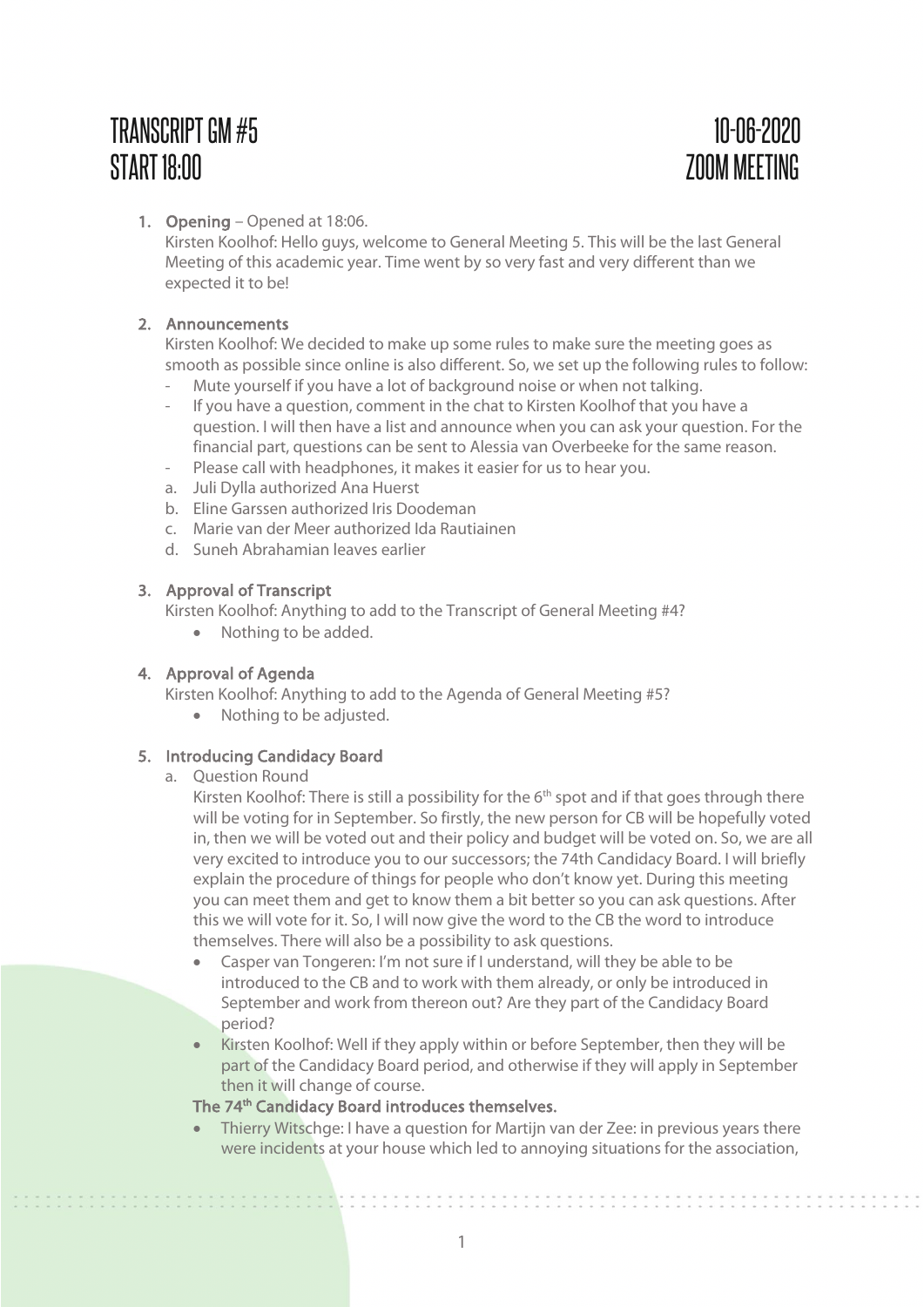how will you make sure that it will not happen again, and how will you make sure that your house mates don't negatively impact your work?

- Martijn van der Zee: Quite simple: I will keep my private and board life separately. To fully make sure that nothing bad happens we made sure that it will not be outside through our year, and if we will organize anything it will either be done through VSPVU or our party company, but regulated for sure.
- Casper van Tongeren: Hi. First of all, welcome! Welcome. Glad you all applied: or Sofia Mendez Quiros and for Stefan Canic, you guys have to my knowledge no previous commitment to the association, so how was that the previous years with activities?
- Sofia Mendez Quiros: Well the past three years I focused quite on education first to make sure that I can attend. I also went to the parties and some activities, and I am a good friend with someone in the Board so I was quite active.
- Stefan Canic: And for me it was quite the same. In the first year I was focused a lot on my education, but this year I really want to become more involved with the VSPVU. I've participated in the activities and parties as well, and I really enjoyed it.
- Naomi van den Berg: Hi! I have two questions: or all of you, what do you want to learn this year?
- Martijn van der Zee: To combine my personality with my working life: Stay busy and reaching my goals.
- Lizaveta Vitsiankova: For me more of organizing activities, having to do something next to the studies and to learn to be more active and organizational. I wanted that with Introduction Committee but we know how that ended.
- Demi Acquoy: I want to learn how it is to run an association and as a treasurer I really want to learn all the ins and outs to make it my best year.
- Sofia Mendez Quiros: For me I want to challenge myself, I had too little work before and now I really want to develop myself and in my education.
- Stefan Canic: I also want to learn how to run an association but also how to cooperate with people, since that is a bit lagging for me.
- Naomi van den Berg: Okay, and my other question: ow do you feel of being a Board in these current times? Because I don't know how activities work, but how do you feel?
- Martijn van der Zee: I feel it would be like a challenge I really want to take: Try to get the most out of it and to get things running again.
- Lizaveta Vitsiankova: I also agree with what Martijn van der Zee said, but also a space to be more creative. You have some locations that you can go to but now you really have to become creative.
- Demi Acquoy: I agree with all of that; thinking outside of the box. The most important thing is getting members because that will change a lot this year.
- Stefan Canic: I agree, it's more challenging but I am really looking forward to that!
- Naomi van den Berg: Okay, great, then I wish you the best of luck with that!
- Pieter Braak: Hello! Very glad to see a CB consisting of 5: Martijn van der Zee, how will you stay motivated?
- Martijn van der Zee: My main actual thing is to set goals, work towards those and throughout the year try to reach as much goals as possible.
- Thierry Witschge: For all of you, how good are you with being the buzz kill? Since you might have to act on situations which are tense?
- Martijn van der Zee: I had to do that before, and that mainly goes easy: Making the buzz kill is easier because then I am already in that mood.
- Lizaveta Vitsiankova: I think it will go just fine to me, also for the same reasons.
- Demi Acquoy: I think I can handle that quite well, just be honest, make it clearer to them and in the end it will be fine.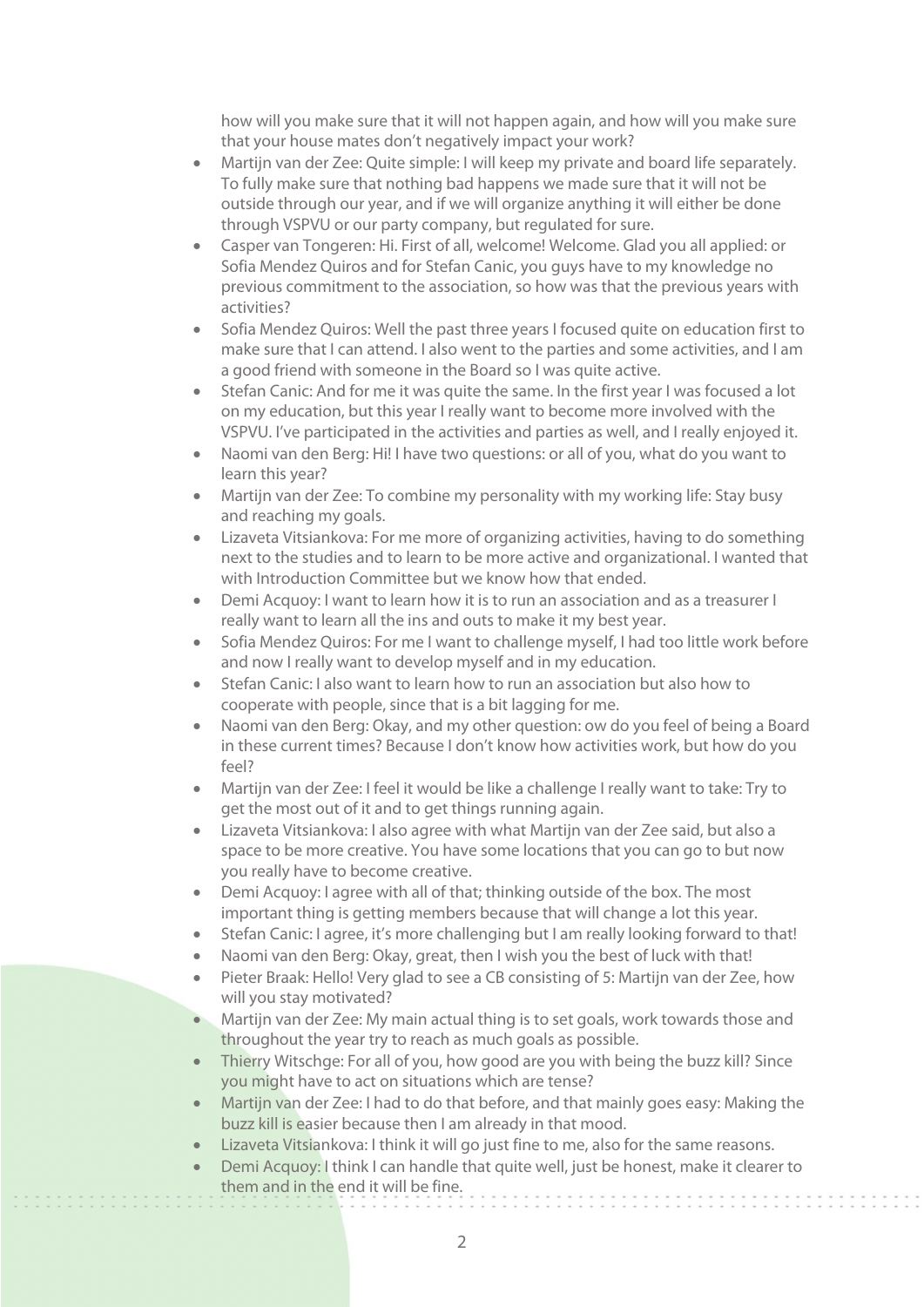- Stefan Canic: It is definitely challenging to me, but I do know it is needed to do and I am ready to try as much as possible.
- Sofia Mendez Quiros: I've done this a lot. I'm the one who usually kicks people out so I think it will go fine for me.
- Sjoerd van den Assem: First question: you've got no students of Child Studies in your Board; how will you still keep a focus on that study?
- Martijn van der Zee: The main way is through keeping an active focus on it as well. Like you said it's not our study, so we will actively keep that in mind.
- Demi Acquoy: I also think the main focus will be with Martijn van der Zee and I since we are Dutch. We still go to LOOP of course and be a contact person for the committee, so I think we will work out a plan for sure and we can present that in September.
- Sjoerd van den Assem: Second question, to all of you: ow much time or EC do you want to spend studying next year?
- Martijn van der Zee: As of now I got 6 EC in each of the first two periods; I don't need much time to do those subjects so I have no limitations.
- Lizaveta Vitsiankova: The Board is going to be the first priority for me: One day should be just fine.
- Demi Acquoy: I will hopefully finish my Bachelor this year, otherwise I will be doing some courses to improve the grades which I think will be very manageable. In all periods I want to do 4 courses in a total.
- Stefan Canic: Honestly, I cannot tell you right now but Board is my main priority and I will try to figure out how much time I have left to invest in studying next to it.
- Sofia Mendez Quiros: I only have to worry about my thesis and normally I take 2 days per week already which will be lower now of course, so I think I will have enough time.
- Casper van Tongeren: Mainly a question for Sofia Mendez Quiros, because you are External Contacts which means you will communicate a lot with Dutch companies, how do you think that will go?
- Sofia Mendez Quiros: I have been living in Netherlands for three years now and I have worked with events in Netherlands before. Normally there is no issue, but if there is a company who really wants to have a Dutch person then I can ask my Board members to help me out, but mainly I think I will be fine.
- Liz Masselink: What is the vision of the Candidacy Board with Introduction Week but also their main vision?
- Martijn van der Zee: Our main vision is just to do as much as possible in the Introduction Week: Find alternatives, loopholes, try to find out what they want to do. Then we can plan our things around the regular program in line with Introduction Board and Committee.
- Lizaveta Vitsiankova: Yes, and as a chairwoman of Introduction Committee we are having the priority that people will know what VSPVU is and to get more members, but also while having fun and to enjoy themselves where possible. But main focus on finding members, because that is difficult to do in these times.
- Liz Masselink: Martijn van der Zee, how serious do you take the rules with alcohol and drugs?
- Martijn van der Zee: Well I am in a responsible position right now and I will keep that this way, I know there were issues in the past but I will not get into those issues anymore. Unless someone wants me to bring it up of course but otherwise I will be a responsible person of course.
- Thierry Witschge: How will you make delaying your study to have fun, fun again to find members back?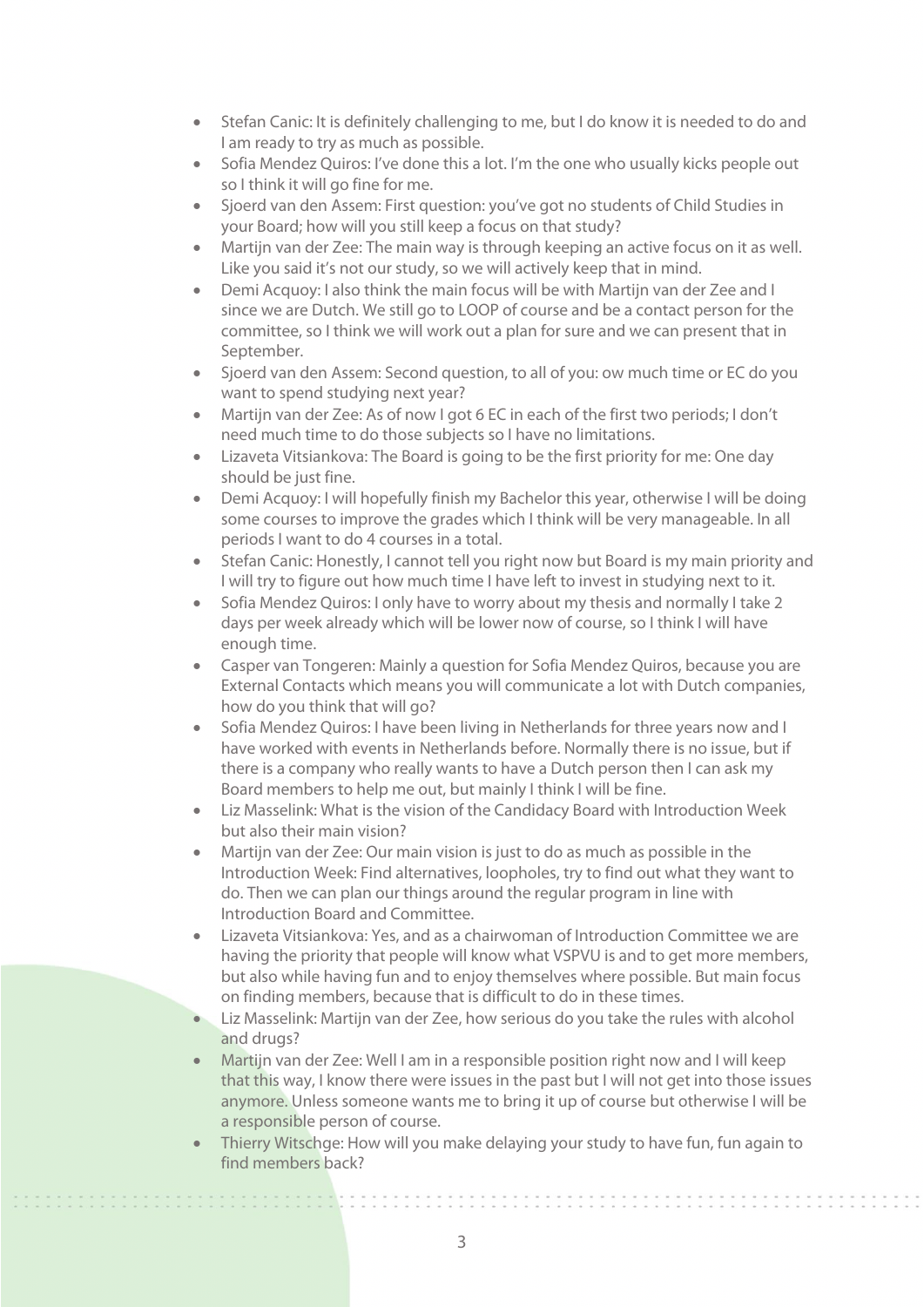- Martijn van der Zee: Well we want to adjust the activities to try and make the activities fun that people want to organize those. Also, I would not say it's delaying your studies, but it is also important to focus on the useful activities like lectures.
- Sofia Mendez Quiros: I agree with that, I would not say it's hindering your studies.
- Lizaveta Vitsiankova: Also, it's important to understand that VU-life will be way more fun if you are active in the association, and that is what I also want to bring over to other students.
- Damian Waij: Since you have 2 experienced Dutch people versus 3 lessexperienced International members, how will you try to stay a group?
- Martijn van der Zee: We cannot get two camps of course but I think that we need to work ourselves to become one fully functioning camp, and I don't think that the experience or nationality will matter.
- Stefan Canic: Also, if I ever get stuck, then my Dutch members will help me out with difficult situations for me like translations. So, by that I think we will grow together.
- Thierry Witschge: We've seen that in the couple past years that the VSPVU has split up into minor groups of friends instead of one big group, which I find sad. They also stay within those groups. Do you have a plan to make the VSPVU one big group again?
- Martijn van der Zee: In a way my opinion has always been that way, but since we want to streamline the activities more and maybe by doing that you will get multiple groups intertwining with each other, so more people on each activity which will also provide more bonding. The details will be in the policy plan but for example making sure that borrels will not be close to each other, and also a somewhat unpopular opinion but the coming of the internationalization has made that divide as well. And I think that will solve itself.
- Thierry Witschge: Yes, but you also need to facilitate the mingling of that.
- Martijn van der Zee: That is correct and those details need to be worked out a bit.
- Casper van Tongeren: These are two question ongoing the current virus. First of all, one way to attract member is by book sales, face-to-face communication and interaction on university itself. Did you think of ideas to work on getting to members?
- Martijn van der Zee: Yes, we did but it is a work of progress. First of all, there is a WhatsApp group with anxious upcoming first years and we wanted to join that group to attract people and members to get together to bond. And we also have other ideas but throughout summer it's being worked out more.
- Casper van Tongeren: That is great. Also, for way later, when university will open back up, so please think already a bit about how you want things to start back up.
- Martijn van der Zee: The thing is I think those things will go gradually just like society.
- Liz: Masselink What are the things you want to do the same and more differently compared to the 73rd Board?
- Martijn van der Zee: Well for example Merchandise we want to continue those; they were popular within the association. What we'd change is the activities and amounts of those, but details will be in the policy plan.
- Lizaveta Vitsiankova: Also, I'd like to add that what I think of the current Board is that they are very easily accessible and low-key for first year. Then again, with 2-3 events before the exam week was stressful to me so such things can be changed.
- Demi Acquoy: I will mostly talk Treasurer-wise: I don't see what I can improve, it's just a standard thing you do. Maybe look into setting the deadline for budgets a week before the promotion instead of two weeks to make things more suitable, but that is something I have to experience. So, I don't see what I can improve.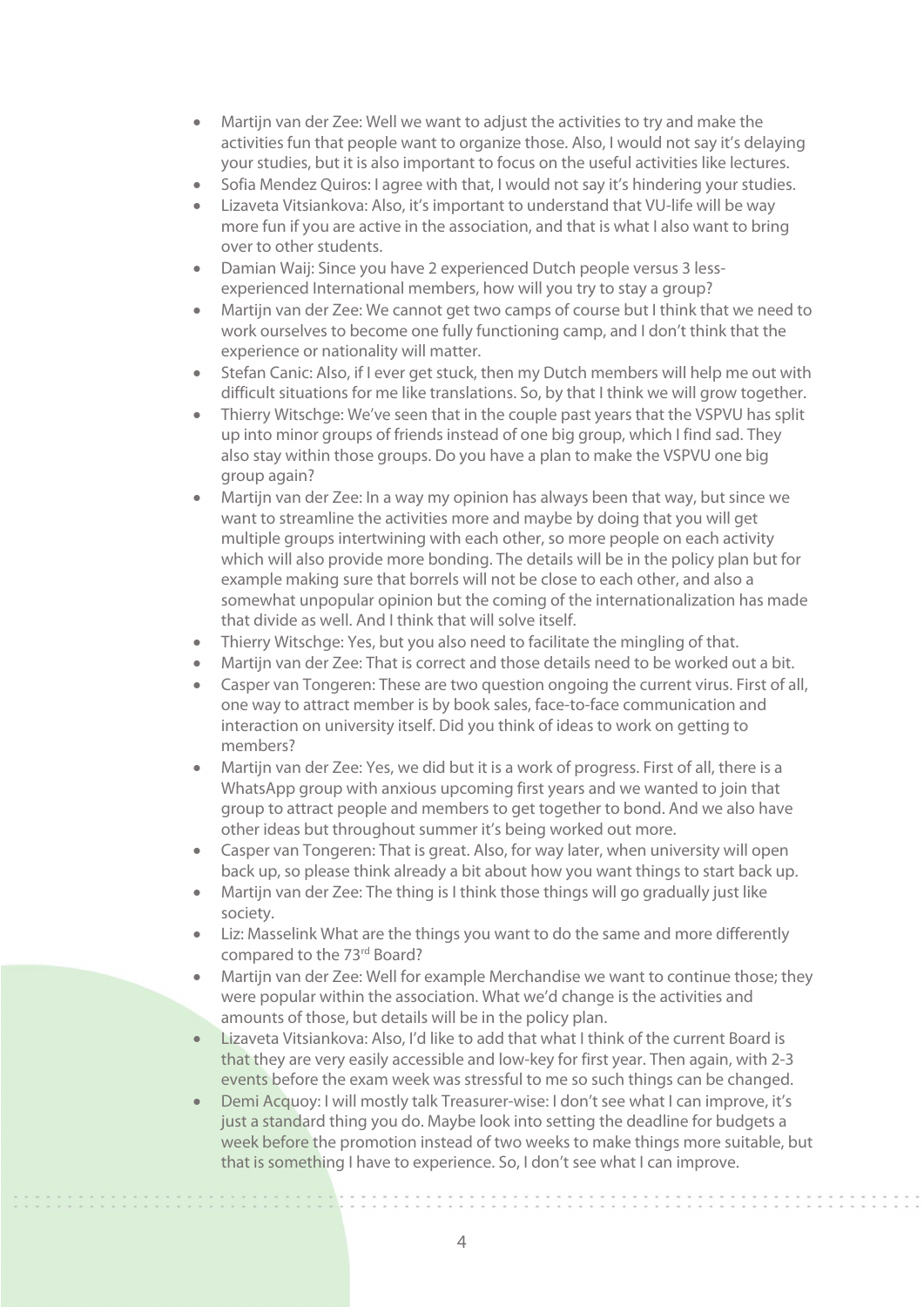- Stefan Canic: And for my part, I think most of the important stuff has been mentioned already but I still want to learn, and I do think it's important that people know what will happen, so my promotion plans will then be public to the committees for example and that it will be easy to look that plan up.
- Sofia Mendez Quiros: And for me it's a bit difficult, but I have the main idea that I want to scout out more venues and a bigger list of places where we can organize and do stuff.
- Shannon Fredison: I am actually not sure if it's asked but will all the Board members be in Amsterdam during their Board year?
- Martijn van der Zee: We will all be in Amsterdam from July 17<sup>th</sup> onwards so we can fully prepare for the upcoming year.
- Casper van Tongeren: I asked about a  $6<sup>th</sup>$  member: re you guys open to the idea of a 6<sup>th</sup> member and what role will that person fill?
- Martijn van der Zee: We are busy with finding a  $6<sup>th</sup>$  member to fill the position of Commissioner of Education.
- Damian Waij: What are you least looking forward to?
- Martijn van der Zee: The dips you will probably have throughout the year. I think we will all start in a great mood but by February the mood will be lost, and I don't want that.
- Lizaveta Vitsiankova: I have to be honest; I don't know what will be my least favorite part; sometime there will be a lack of motivation but I don't know what will be my least favorite part.
- Demi Acquoy: For me the ongoing spam in mail and on WhatsApp and everything: Everyone wants everything instantly and people will be irritated if you let people wait for something.
- Stefan Canic: I answered this earlier but having to be negative and critical to some promotion coordinators about their posters or something. It's something that needs to be done, but I am not that good at it so I think that will be it.
- Damian Waij: I hope you will see that as something to do so others can improve.
- Stefan Canic: Yes, for sure.
- Sofia Mendez Quiros: For me it's the same as Demi Acquoy, all the mails and messages will probably be the most problematic aspect for me.
- Sjoerd van den Assem: I've got a question for Lizaveta Vitsiankova and Stefan Canic, I'll do Lizaveta Vitsiankova first. I asked this before in the GBM but did not get a concrete answer: ow will you write the transcripts in Dutch? Do you have concrete plans for that?
- Lizaveta Vitsiankova: Well I am ready for sure to do a Dutch course and since I'm German it should be easy to pick up Dutch, but I also don't expect that I can translate a whole document instantly. I can definitely count on my Dutch Board members to ask for help where needed.
- Sjoerd van den Assem: Okay and for Stefan Canic, have you been practicing with posters and InDesign already, and can you otherwise show something already?
- Stefan Canic: Yes, I have actually! I made my poster today and tomorrow it should go online tomorrow with more to follow very soon of course.
- Sjoerd van den Assem: Looking forward to it!
- Shannon Fredison: I know people are not really on time normally, and I think you guys will have an agenda at the start of the year, how will you make sure people will actually stick to those deadlines?
- Martijn van der Zee: We first will have to stay up to date with the year schedule of course, but also the contact persons have to be on top of the committees but every committee will be discussed in the Board Meetings so we stay up to date with each other.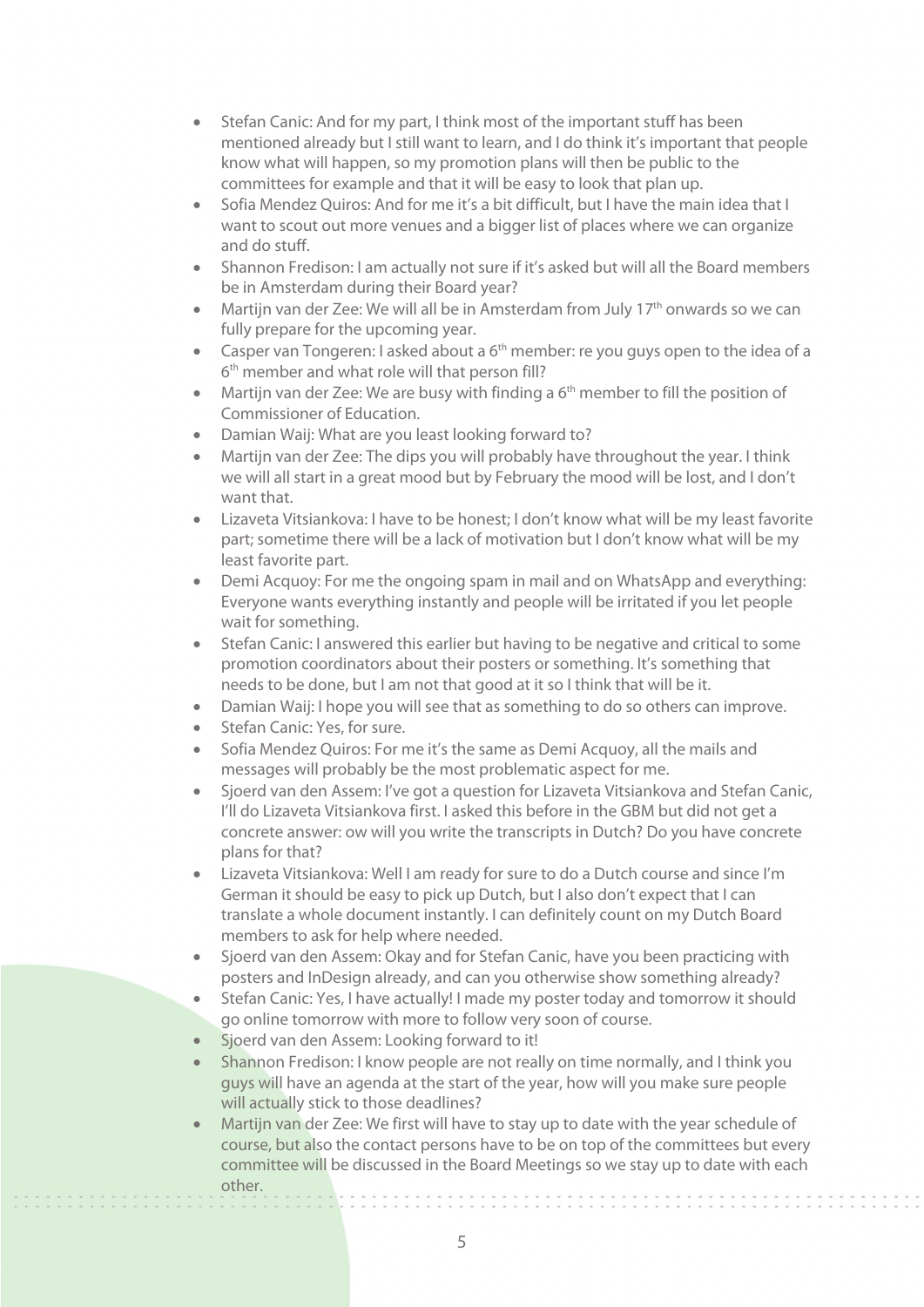b. Voting

#### Andrew de Ruiter explains voting procedure.

- i. Martijn van der Zee Chairman
	- In favor: 32 Against: 2
	- Neutral: 1
- ii. Lizaveta Vitsiankova Secretary In favor: 31 Against: 3 Neutral: 1
- iii. Demi Acquoy Treasurer In favor: 34 Against: 0 Neutral: 1
- iv. Stefan Canic Commissioner Communication and Media In favor: 27 Against: 4 Neutral: 4
- v. Sofia Mendez Quiros Commissioner External Contacts In favor: 23 Against: 7 Neutral: 5

#### 6. Long-Term Plan

a. Evaluation Long-Term Plan 2017-2020

Kirsten Koolhof: We will now evaluate the Long-Term Plan of 2017-2020 per point.

i. Image:

Kirsten Koolhof: The main focus was that the VSPVU should be more open to people from the outside, it was considered a closed off group. During these three years the association has become international. Therefore, a lot has been done to try to include everybody. Due to the internationalization and translation of a lot of activities and documents have been translated. The vibe changed with the new international members and made it more of an open association, though not optimal yet. They tried to include everybody besides that by spreading more awareness of the association during lecture talks to inform all the students. Besides lecture talks also the lecture movie was played in previous years. Also, by having a survey in the year 2017-2018 they asked what they thoughts of the association and the activities. This was beneficial to give an overview what was leaking in the association. In the year 2018-2019 they also tried to make the room more accessible for other people so that they would feel comfortable being there.

- No questions for Image.
- ii. Diversity:

Kirsten Koolhof: The main focus on this point is the diversity of students and therefore making sure the activities are broad so each student feels a connection to the VSPVU. This has been done by adding committees to wider the spectrum, like the Sports Committee, Online Committee and the Bar Committee. Also, by organizing a lot of events there was a choice to attend all types of different ones. Though the issue that there were too many activities was a problem this year. With so many activities and committees it was hard to fill them all up and to have people participating in them.

No questions for Diversity.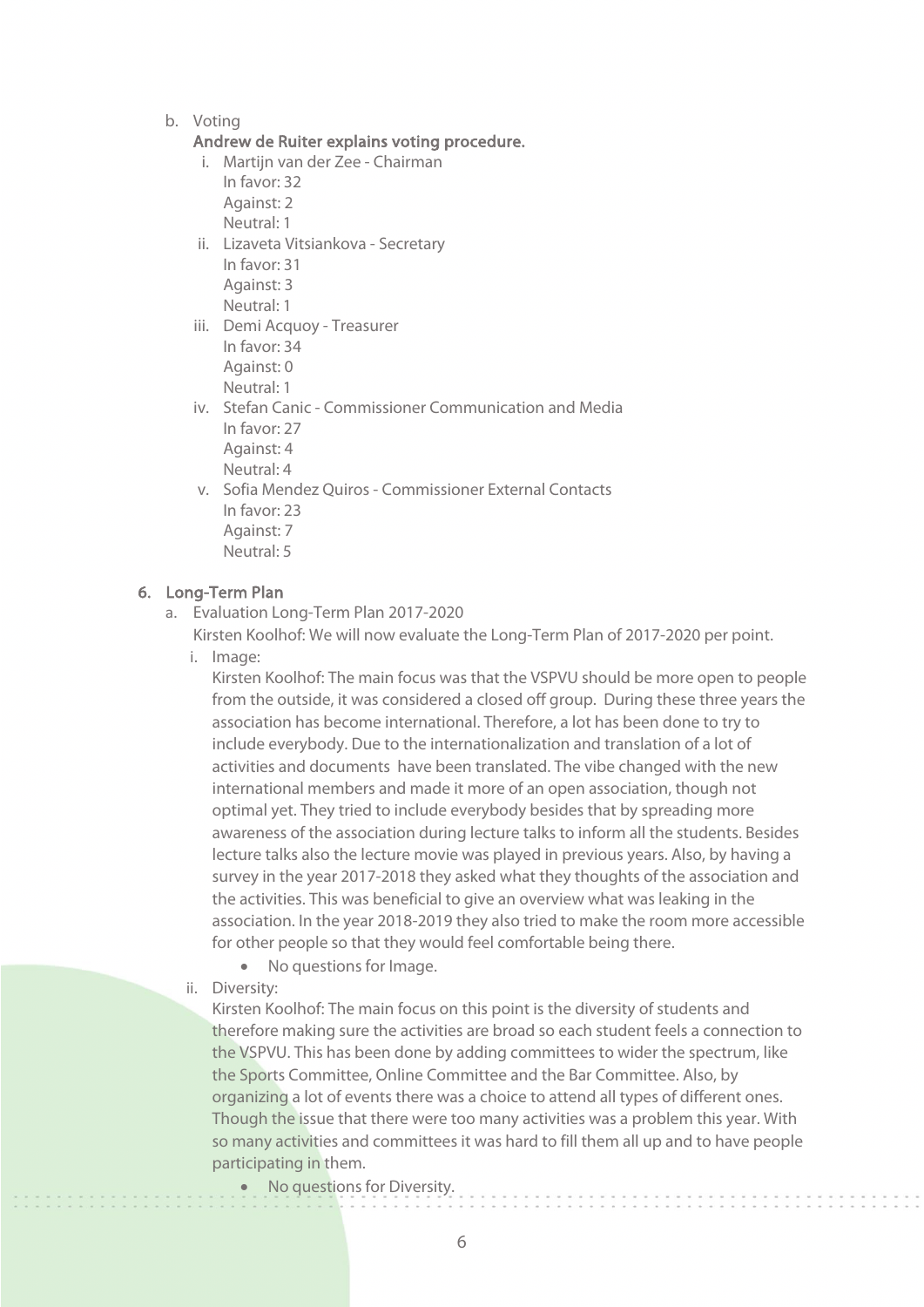iii. Added Value Active Membership:

Kirsten Koolhof: The main focus on this point was making sure that being an active member was an added value to your skills and your resume. This has been done with writing recommendations for members who need it for example for applications. In the year 2017-2018 they made certificates for all the active members to see if that would be an added value. Also, during lecture talks and introduction talks the benefits of being an active member was brought to light. Also, with updating the Linkedin Page from 2017 onwards, the association can be linked on peoples resume on there.

- No questions for Added Value Active Membership.
- iv. Career:

Kirsten Koolhof: The main focus point was to give opportunities for students to get aware with the work field, also with options like workshops, courses and trainings. Over the couple of years, we tried to organize career related events. They started with NVO praktijkavond for Child Studies Students, this was a night about the skills of Pedagogiek employees. In the year 2018-2019 they set up a career day with SPS-NIP but got cancelled due to cooperation issues. This year we planned a big career month with FSR, each day a new theme would be presented. This got cancelled due to Corona. The career committee is also a way to show what the options are in the work field by organizing all kinds of subjects, the issue with this committee is that it was hard to find a line between LEX and Career Committee.

- No questions for Career.
- v. Continuation:

Kirsten Koolhof: In this point the importance of joining meetings is emphasized. Each year the meetings of UVO, G5, SSPN, Loop and Structural Meetings are visited by board members. The importance of these meetings is very big, subject like internationalization and scholarships are discussed in there. So, this point is something that has been completed to the fullest and should be redone the next years, though this point should be put into the policy plan under continuation.

- No questions for Continuation.
- b. Long-Term Plan 2020-2023

Kirsten Koolhof: We rewrote the Long-Term Plan which I will read through right now. Afterwards we will vote on the Long-Term Plan

i. Preface:

,,,,,,,,,,,,,,,,,,

#### Kirsten Koolhof reads through Preface.

#### • No questions for Preface.

ii. Introduction:

Kirsten Koolhof reads through Introduction.

- No questions for Introduction.
- iii. Current State of Affairs:

#### Kirsten Koolhof reads through Current State of Affairs.

- Casper van Tongeren: The names that have been mentioned, are these the official names as mentioned in the Internal Regulations?
- Kirsten Koolhof: Yes.
- Casper van Tongeren: Because it says Opcie, Liftcie, et cetera. We changed that to the full names I believe.
- Alessia van Overbeeke: It's voted in as pilot, so they are unofficial.
- Casper van Tongeren: So, these names are the official names?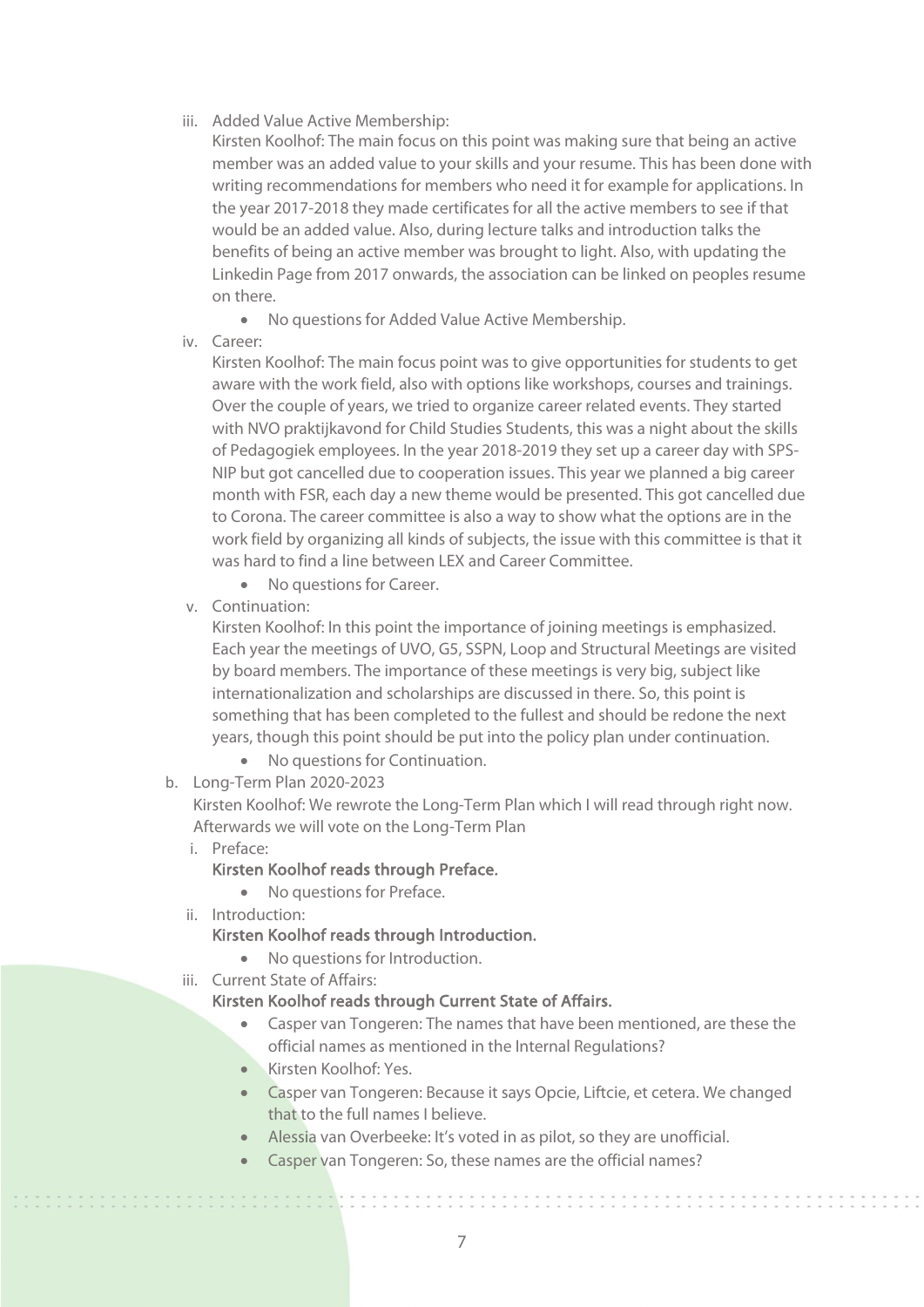- Alessia van Overbeeke: Yes, only at Tranz Committee it should have been just Tranz.
- Casper van Tongeren: Can you double check if these names do match?
- Amelie van den Boom: It's changed for a pilot, not as Internal Regulations.
- iv. Commitment:

## Kirsten Koolhof reads through Commitment.

- Sjoerd van den Assem: Can you make sure that changing the slide really lines up with what you are telling? Maybe due to internet or whatever but the slide was just there until the final sentence.
- Kirsten Koolhof: Oh yes, we will keep that in check?
- Naomi van den Berg: Do you have an idea what you will change for the application procedure? Like what do you want to change?
- Kirsten Koolhof: We tried to do the chairmen applications by sending their PowerPoints to us, and then there'd be an introduction round and question round: hat was not optimal either. Also, we have an attachment in which there are more details to gain knowledge. Then again, we let that out in the attachment specifically because we think this is really up to the new Boards, maybe even look at other associations to see how it works out and what needs to be done. Because we thought it was a good system, while in the end it did not work out.
- Iris Doodeman: Is this about active member applications or chairmen?
- Kirsten Koolhof: Chairmen.
- v. Activities:

# Kirsten Koolhof reads through Activities.

- No questions for Activities.
- vi. Internationalization:

# Kirsten Koolhof reads through Internationalization.

- Naomi van den Berg: It said it was evaluated that too many steps have been taken, but how was it evaluated?
- Kirsten Koolhof: That is more the feedback we have received from meetings, members et cetera.
- Naomi van den Berg: Then I think that you used the wrong word: Only use evaluated if you actually handed out surveys et cetera. Then I'd write it differently.
- Alessia van Overbeeke: What if we said internally evaluated, as it has been evaluated within the meetings with previous Boards?
- Damian Waij: Doesn't hold up, we never said that.
- Naomi van den Berg: And since this does not have any ground to stand on, then I would change it since this is worded very weirdly. I think it's good that the name changed, but maybe next Board can do something like a survey to see if people can remember the committees. I think the names are good, and as a Board it's a lot of effort if you need to explain everything. I don't think it add anything.
- Kirsten Koolhof: Thank you for that sentence, we will keep it in mind.
- Amelie van den Boom: I find it weird that this is all about the names, but in attachment you also talk about language courses et cetera. I find that way more important, to organize events, compared to the language of the names.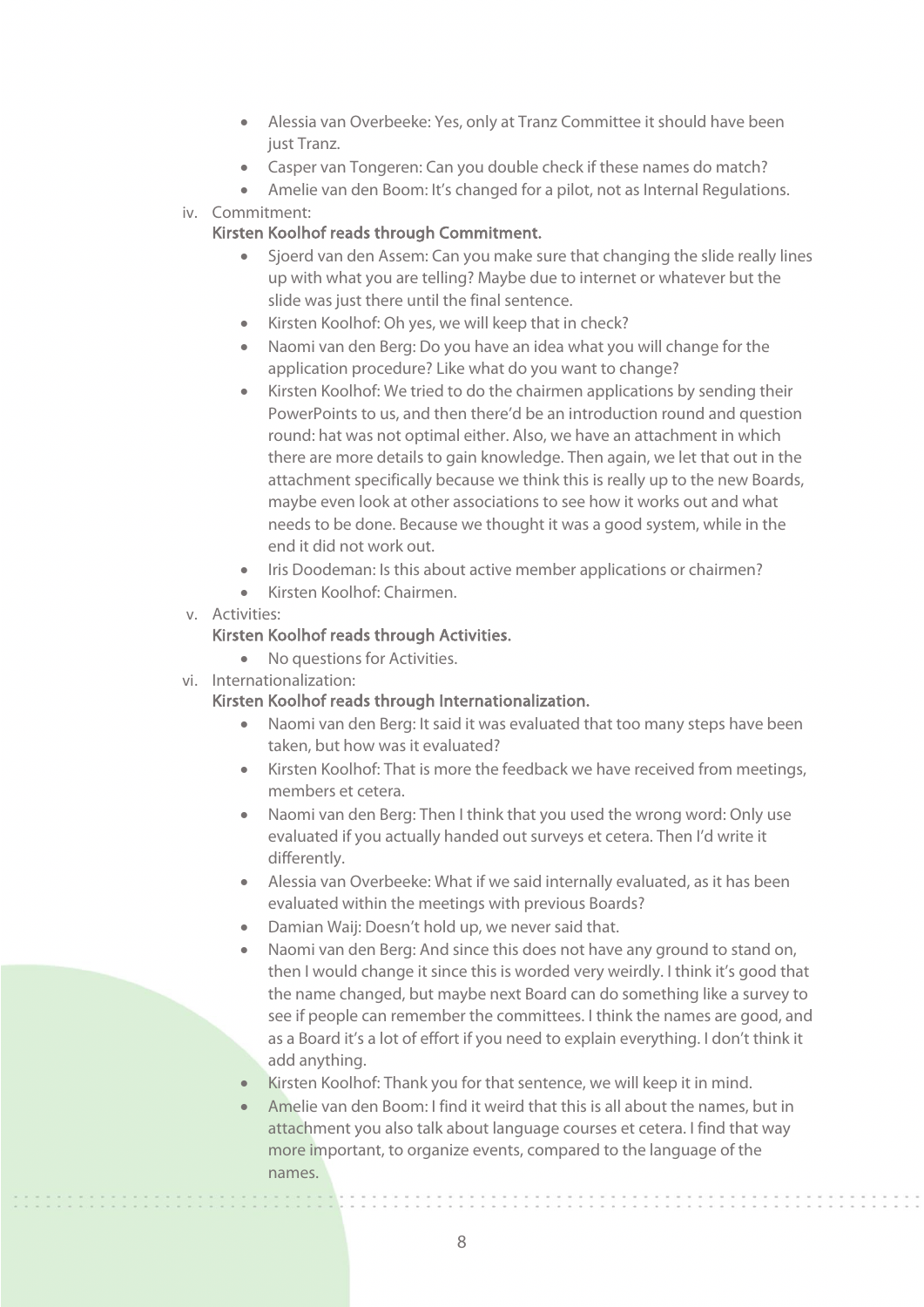- Alessia van Overbeeke: Well in the Long-Term Plan we might have used the wrong example in the Plan itself, because it states that it is not only about the committee names.
- Amelie van den Boom: I get what you mean, but then I would write it down differently and clearer.
- Alessia van Overbeeke: Yes, we will discuss.
- vii. Target Groups:

Kirsten Koolhof reads through Target Groups.

- No questions for Target Groups.
- viii. External Relations:

#### Kirsten Koolhof reads through External Relations.

- No questions for External Relations.
- ix. Adjustments based on Feedback:

#### Kirsten Koolhof reads through Epilogue.

Kirsten Koolhof: Based on your feedback we will adjust the sentence that starts with "However, it has been evaluated that too many steps have been taken…" to "However, since then it has been stated by multiple members, during meetings and events that internationalization has not been achieved in the best manner, such as, but not limited to, renaming the committee names. Therefore, upcoming Boards should evaluate the added value of internationalization and optimal steps be taken." This covers both the feedback concerning the bigger focus on committee names, and the feedback concerning the point of the word evaluated being misused. Also, Casper van Tongeren, we will make sure all committee names will be fully corrected to Internal Regulations.

c. Voting  $\rightarrow$  between the previous and this voting 7 people have left.

Kirsten Koolhof: We will now vote on the Long-Term Plan 2020-2023.

#### Andrew de Ruiter explains voting procedure.

In favor: 19 Against: 2 Neutral: 7

#### **7.** Update on Policy

Kirsten Koolhof: Due to these weird times, we are of course not able to do all of our Policy points. We will go through these all now.

- a. Commitment:
	- i. Mini Events:

Kirsten Koolhof: Mini-events: We had a lot of mini-events in real life, now we have them online. Some of them are better than others, but we are looking into the best options to keep in touch with the members. There will be two mini events during this academic year. The first one will be at the 15<sup>th</sup> of June. It will be about stress reduction and management particular for students. An external company will explain how you can balance all the things you are doing in line with psychology. The course will also be given by somebody who studied psychology. On the  $26<sup>th</sup>$  of June there will be another mini event. That one will be more a leisure activity.

#### ii. Transparency:

Kirsten Koolhof: We are sending out a newsletter monthly with information about the board and its events.

- Naomi van den Berg: What were the positive uses of the small blog? Did it work or was it not useful?
- Kirsten Koolhof: We made a newsletter; it was really nice to send out an update from us personally but we also had our struggles of what to send. I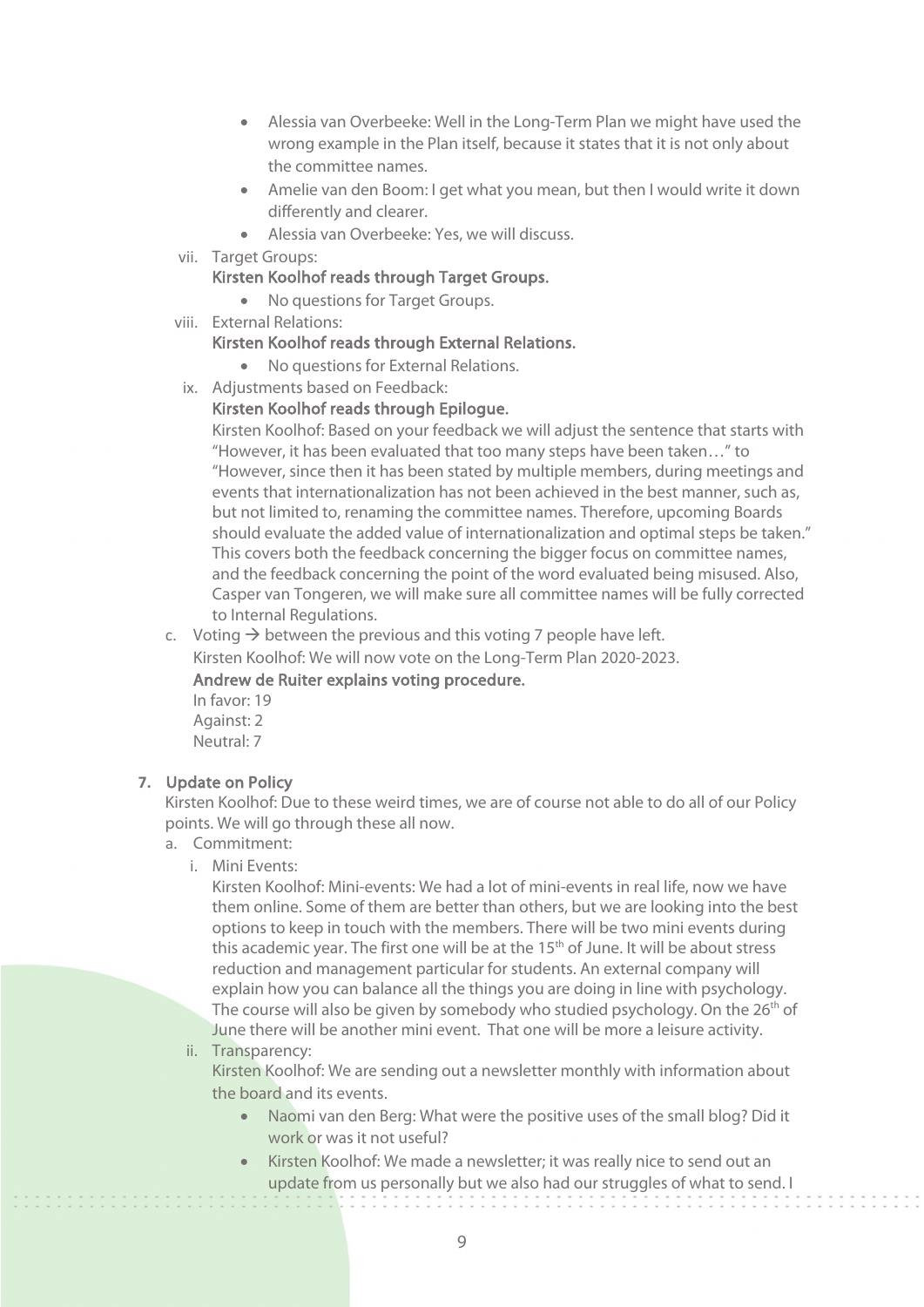do think it's of a nice added value to keep in short touch with fellow students.

iii. External Relations:

Kirsten Koolhof: We have contact with the faculty on regular basis. For the rest we are now looking into options of transferring and introducing the CB to the externals.

iv. Merchandise:

Kirsten Koolhof: We still have the merchandise. We didn't sell a lot of them also partly due to COVID-19 and the logistics that didn't work out for selling online. We recommend 74th Board to keep selling it.

v. VSPVU-room:

Kirsten Koolhof: We regularly check the room and made sure all of our important/ expensive stuff is out of it.

- b. Members:
	- i. New Members:

Kirsten Koolhof: We have a total of 476 new bachelor members and 15 new master members, so we have 8 less members than hoped for.

ii. Member Initiative:

Kirsten Koolhof: We had two Member Initiatives, and one of them happened which I think was a big success, the other one got canceled due to corona.

iii. Workshops:

Kirsten Koolhof: We are setting down on a second workshop, that will be the one about stress manageable.

iv. Active Member Application:

Kirsten Koolhof: We are now focusing on finding new chairman. We think the number of applications is positive and sets off a good start for next year. Luckily there are still spots open so feel free to apply!

- Naomi van den Berg: About chairmen applications, do you know how people will apply already?
- Kirsten Koolhof: Well we had it last week through Zoom, and people went into a breakout room and when it was the time to present themselves, they were pulled out of it to present. Afterwards they'll go back to the room and we would vote. If they were voted in, they were put back in the General Board Meeting?
- Naomi van den Berg: And how many chairmen are there now?
- Kirsten Koolhof: 6.
- Naomi van den Berg: Ah okay, nice.
- Casper van Tongeren: I wanted to ask about the new chairmen, will they be introduced to us soon?
- Kirsten Koolhof: That is a good one.
- Kerem Özel: I will make sure to introduce them online soon, thank you.
- c. Committees:

,,,,,,,,,,,,,,,,,,

i. Pilot Committees:

Kirsten Koolhof: We still have four pilot committees, Career, Hitchhike, Parents Day and Sports. Online Committee is also there though.

ii. Magazine Committee:

Kirsten Koolhof: This was changed into the Online Committee but that committee did not go smooth. We recommend the Candidacy Board to look into the Committee to adjust it.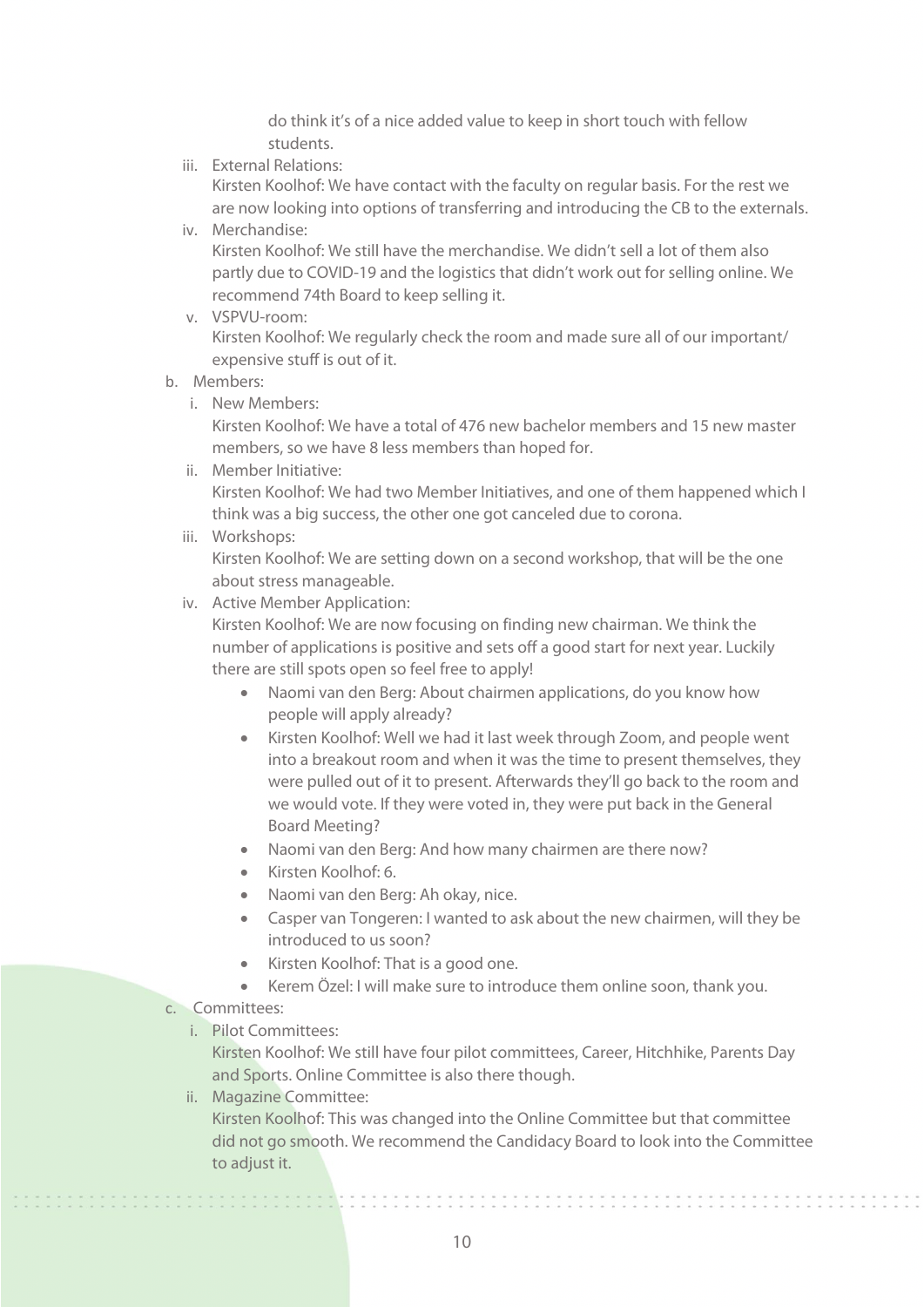iii. English Names:

Kirsten Koolhof: We discussed with the Candidacy Board and they prefer to use the Dutch names since they are the official names. So, from introduction onwards those names will be used during that academic year. This is possible since the English names were pilot.

iv. Christmas Cards:

Kirsten Koolhof: They have been sent and found really nice!

- d. Recognition:
	- v. Media:

Kirsten Koolhof: We invest more in Facebook paid promotion; Instagram paid promotion didn't work out in the end because you need a credit card. We advise the next Board to invest in a credit card or to look into another option to work it out.

vi. Website:

Kirsten Koolhof: The website is adjusted by Genkgo during this year and it's been experienced as really nice.

vii. Educational:

Kirsten Koolhof: Lecture talks were held in every year of the bachelor psychology and child studies but are now on hold of course.

- e. Awareness:
	- i. Environment:

Kirsten Koolhof: We have the reusable cups we bought just before everything happened. We do think this will be a really good merchandise. We recommend selling these next year when it is possible again. We also got the reusable Bavaria cups for activities.

ii. Safety:

Kirsten Koolhof: We are sticking to the requesting plan for the board pass, but not really needed right now.

- f. Policy Continuation:
	- i. Translation and Internalization:
		- Kirsten Koolhof: We were planning on the language courses, which got cancelled.
	- ii. General Meeting: Kirsten Koolhof: We will have one next week again and one in the new academic year.
	- iii. General Board Meetings:

Kirsten Koolhof: e had 7 General Board Meetings, and the last one was last week. iv. Meetings:

Kirsten Koolhof: We are attending meetings like LOOP, SSPN and G5 online.

v. Functioning:

Kirsten Koolhof: We had a few function trainings, but not all of them happened due to the coronavirus. That's sad though.

vi. Birthday Cards:

Kirsten Koolhof: Birthday cards are written and send, but I ran out of them and I went to back to the VU to pick to them up. So, you will receive them again.

vii. Budgets:

Kirsten Koolhof: We ask the Financial Audit to check double things and for advice. viii. Education:

Kirsten Koolhof: We planned to have a tutor borrel on the 19<sup>th</sup> of March. It got cancelled but we advise next board to organize it.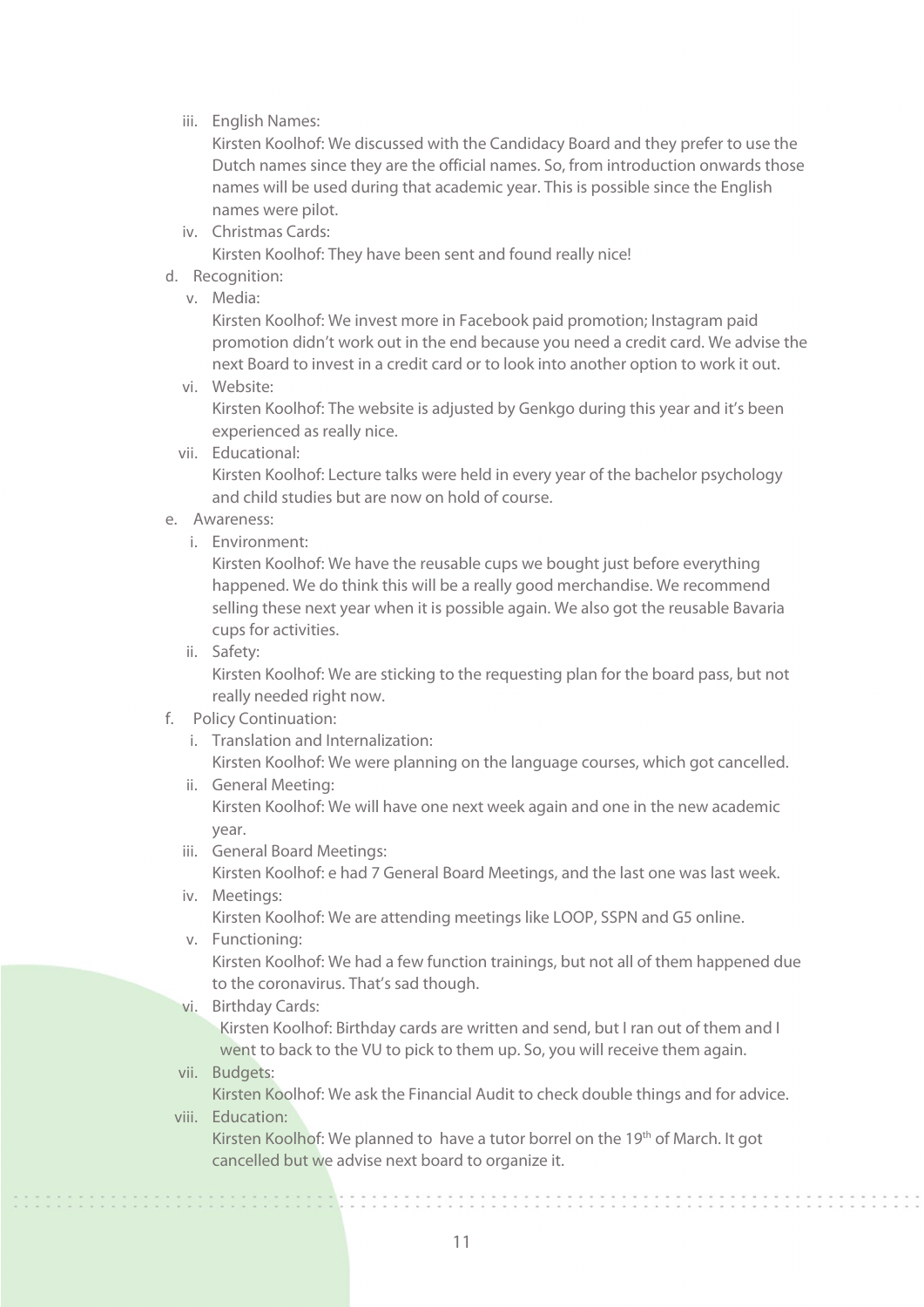ix. First Aid Course:

Kirsten Koolhof: Everybody received their license for the first aid course and everybody picked it up.

x. Alcohol & Drugs Policy: Kirsten Koolhof: Up to now we used the policy once, and we are sticking to it.

# 8. Update Financial Statement

Kirsten Koolhof: I will give the word to Alessia van Overbeeke for an update of the Financial Statement.

# \*Alessia van Overbeeke presents Income\*

- Casper van Tongeren: Virtual is where you expect to end right? Then why still believe you have 75 euros in the end for Friends of the VSPVU?
- Alessia van Overbeeke: Since it is still open for people to donate, I did not change it yet.
- Casper van Tongeren: But then that means that you will take action into reaching the budget that you want to reach, right?
- Alessia van Overbeeke: That is indeed a good point.

# \*Alessia van Overbeeke presents Board Activities\*

- Demi Acquoy: Transition weekend, can we not put the money on something else and do it on Active Member Party and invite Sofia Mendez Quiros and Stefan Canic?
- Alessia van Overbeeke: We can look into it, it's possible.
- Demi Acquoy: Because what we are doing now, it's not needed for that.
- Alessia van Overbeeke: Yes, but now we are only doing the function points, while we also want something for bonding. And later on, we want to have bonding moments.
- Demi Acquoy: Just a suggestion.
- Alessia van Overbeeke: It's a good point though and since we don't need to vote on it, we'll keep it in mind for sure!

# \*Alessia van Overbeeke presents Committees\*

- No questions.
- \*Alessia van Overbeeke presents Board Expenses\*
	- No questions.

# \*Alessia van Overbeeke presents Investments\*

- Pieter Braak: I wouldn't put a star between brackets, I know it's semi-closed but I would not do that.
- Alessia van Overbeeke: The thing is it's actually closed, but I will remove it then.
- Pieter Braak: Yes, because for example Party Committee does not have a star.
- Alessia van Overbeeke: I believe they had actually.
- Pieter Braak: Never mind then.

# \*Alessia van Overbeeke presents Active Member Rewards\*

• No questions.

# \*Alessia van Overbeeke presents Totals\*

• No questions.

# 9. Idea box

,,,,,,,,,,,,,,,,,,,,,

Kirsten Koolhof: We not get ideas in the online idea box so feel free to send us ideas in our online idea box on the website for the next Board!